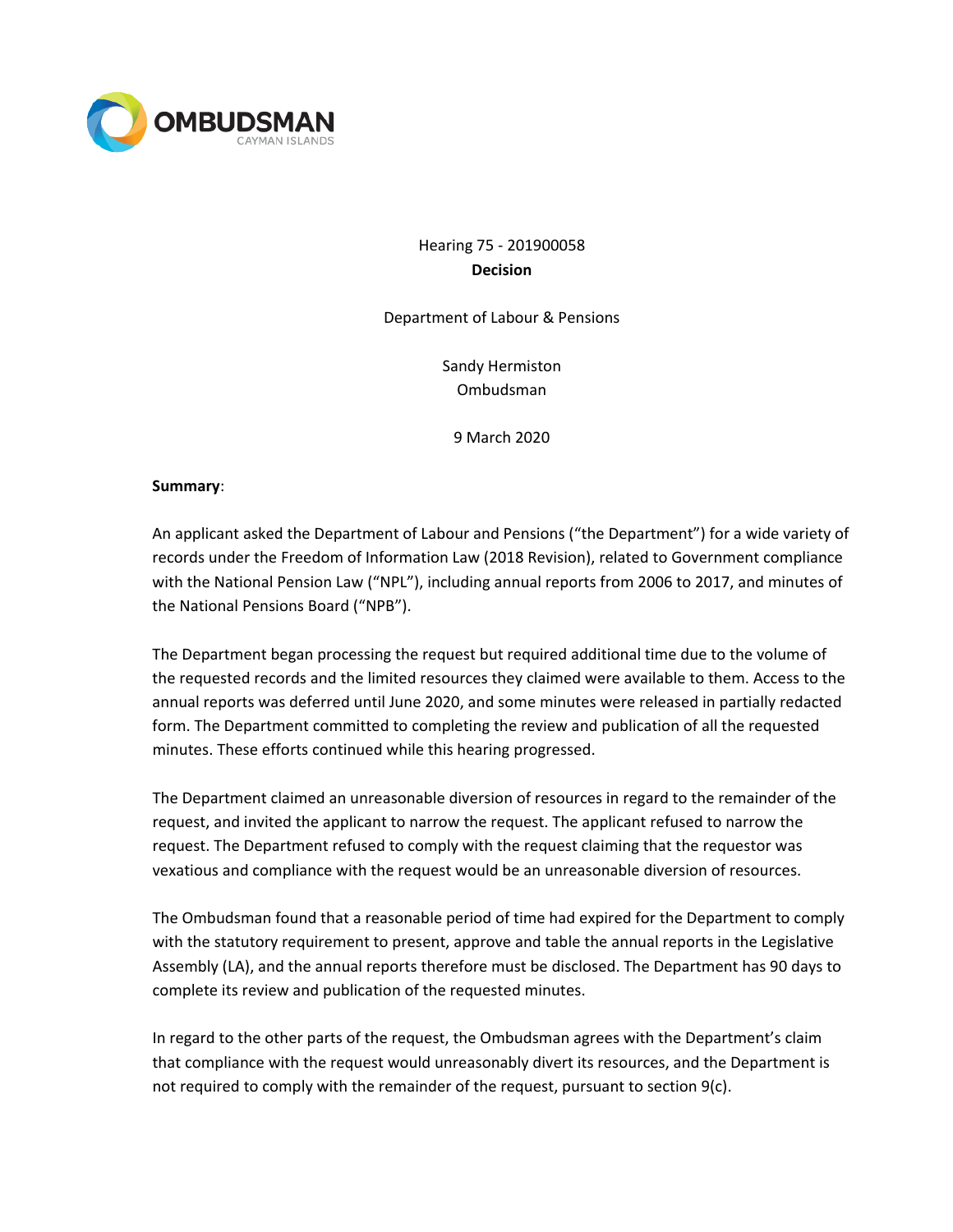## **Statutes[1](#page-1-0) Considered:**

*Freedom of Information Law (2018 Revision)* (FOI Law) *Freedom of Information (General) Regulations 2008* (FOI Regulations)

### **Contents:**

### **A. INTRODUCTION**

[1] On 7 December 2018, the Applicant made a request under the FOI Law for a wide variety of records:

> *This request is for the entire records from July 1, 2006, to date, in any way related to the compliance of the Minister(s), Ministry and Director of Labour and Pensions with the requirement of the National Pension Law (NPL), Section 84 Annual Report.*

- [2] The Applicant listed 26 different types of records of interest, including correspondence, reports, legal opinions, payments, memoranda, agendas and minutes of meetings, phone logs, and conversation records, entities consulted, and records relied on by the Director of Pensions in ensuring legal compliance with section 85 of the NPL.
- [3] On 27 December 2018, the Department informed the Applicant that they do not release draft versions of any record "as per section 2 of the Department's FOI Publication Scheme", and that they would need to extend the timeline for the initial response, as permitted under section 7(4). Through ongoing communications with the Applicant, the Department believed the Applicant was willing to wait as long as it took for the NPB minutes to be reviewed and published on their website.
- [4] The timeline for the initial decision was extended a second time although section 7(4) only allows a single extension. Since a high volume of records were involved, the Applicant was invited to narrow the scope of the request. However, he declined and asked for an internal review.
- [5] During the appeal process, the Department released some of the requested records to the Applicant. Redacted NPB minutes dated between 2006 – 2008, were disclosed and

<span id="page-1-0"></span><sup>1</sup> In this decision all references to sections are to sections of *the Freedom of Information Law (2018 Revision),* and all references to regulations are to the *Freedom of Information (General) Regulations 2008*, unless otherwise specified.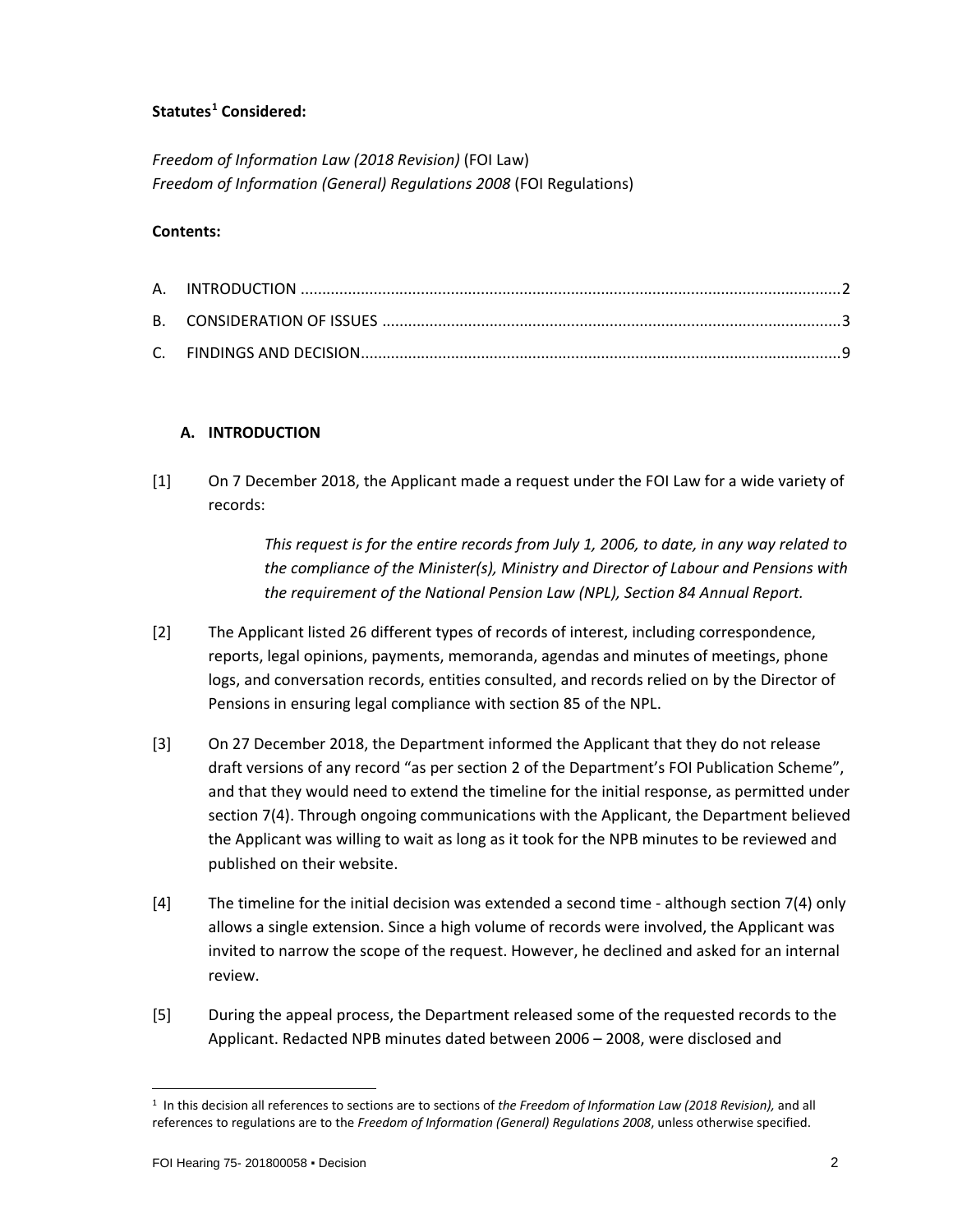published on the Department's website. Following the disclosure of these records, the Department continued to review the remaining minutes for release, and again invited the Applicant to narrow the request.

- [6] The annual reports for 2006 and 2007 were tabled in the LA some years ago and are available on the Department's website. Access to the remaining annual reports was deferred until 27 December 2019, recently extended to the end of June 2020. The Department said it reserved the right to defer them further. Although approved by the Board between 2015 and 2019, the annual reports were only recently (in the course of this hearing) forwarded to the Minister who, according to the Department, wished to table them all at once.
- [7] During our investigation we ascertained the volume and type of records involved in this appeal, and also invited the Applicant to narrow the request, but he declined.

### **B. CONSIDERATION OF ISSUES**

- **a. Whether access to the annual reports was correctly deferred under section 11(2)(a), (b) and (c)**
- [8] The Department clarified that the Deputy Director is responsible for preparing the annual reports. Upon approval by the Director and the NPB, the annual report is submitted to the responsible Minister who submits it for tabling in the LA. In this case the Minister responsible is the Minister of Employment & Border Control ("the Ministry").
- [9] Section 85 of the amended National Pensions Law (2012 Revision) ("NPL") states:
	- *(1) The [Director] and the Board shall report annually to the Minister on the business of the [Director] and the Board.*
	- *(2) The Minister shall submit the annual report to the Governor and shall then lay the report before the Legislative Assembly at the meeting of the Legislative Assembly immediately following the submission of the report.*
- [10] The Department explained that the annual reports from 2008-2016 were completed and approved by the Director and the NPB, and have been sent to the Minister for tabling in the LA.
- [11] The annual report for 2016-17 is currently being produced and the 2018 report does not yet exist and in any event falls outside the scope of this appeal.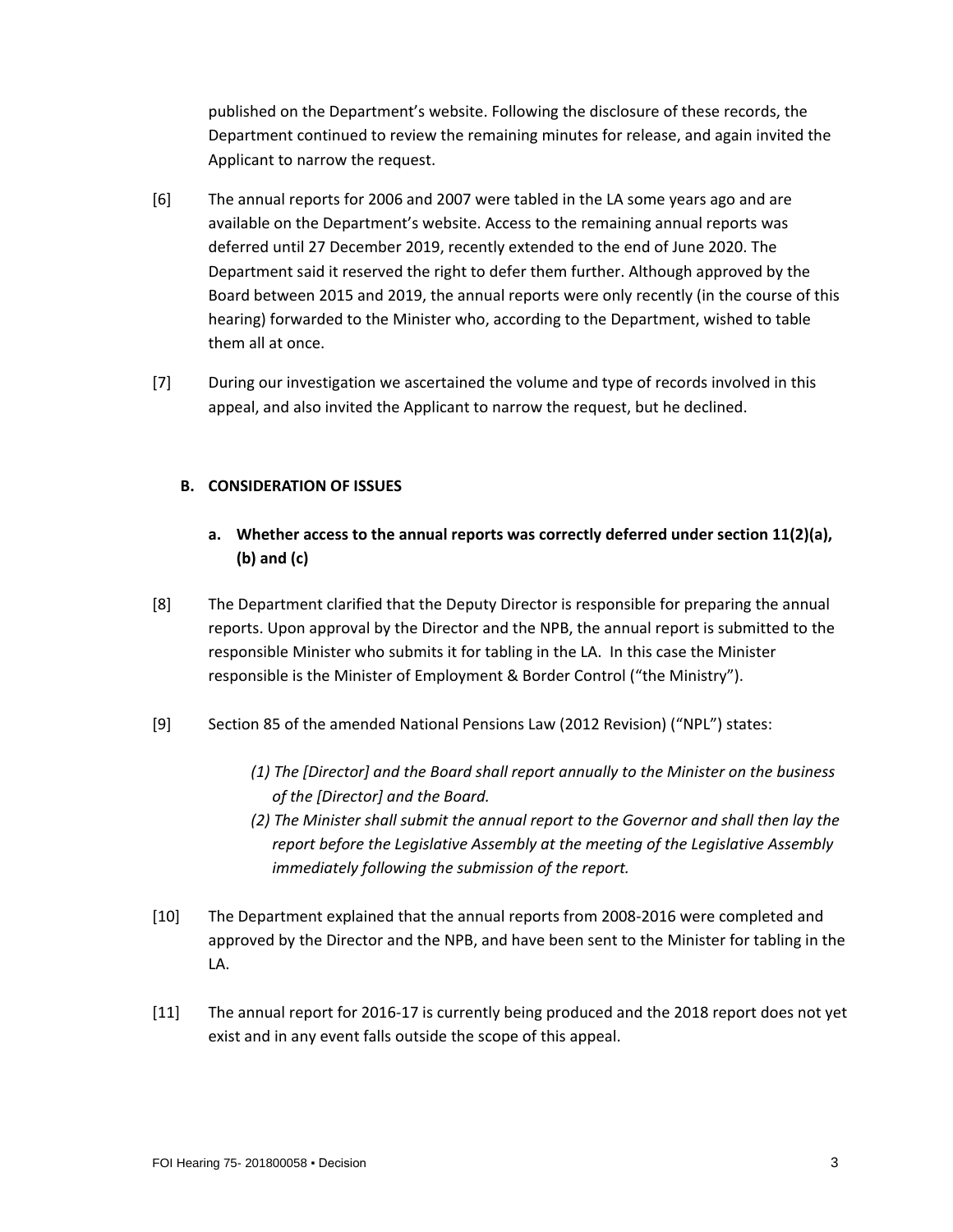- [12] In order to speed up the completion of the outstanding annual reports the Department is engaging outside help. In this respect it has disclosed an approved Request for Proposal to the Applicant.
- [13] Section 11(2) of the FOI Law reads as follows:
	- *(2) A public authority may defer the grant of access to a record –*
		- *(a)if publication of the record within a particular period is required under the provisions of any enactment, until the expiration of that period;*
		- *(b)if the record was prepared for presentation to the Legislative Assembly or for the purpose of being made available to a particular person or body, until the expiration of a reasonable period after its preparation for it to be so presented or made available to that person or body; or*
		- *(c) if the premature release of the record would be contrary to the public interest, until the occurrence of any event after which or the expiration of any period beyond which, the release of the record would not be contrary to the public interest.*
- [14] The Department has claimed all three of these provisions in relation to the annual reports. However, this cannot be correct since they are mutually exclusive. Section 85 of the NPL requires that the Director and the NPB submit a report to the Minister on an annual basis. The Minister is then obliged to table the reports in the LA "immediately following the submission of the report". The annual reports could therefore be subject to deferral under section  $11(2)(b)$ , but not under (a) or (c), because the records were prepared for presentation to the LA (2008-2016) or the NPB (2016-17).
- [15] Section 11(2)(b) allows for the deferral of access under the FOI Law "until the expiration of a reasonable period after its preparation for it to be… presented [to the LA] …".
- [16] The period of time since the 2008-2016 reports were approved by the NPB and became available for tabling in the LA varies between 9 months and five years. The approval of the more recent 2016-17 report has been delayed more than two years so far, and the ultimate timeline for its completion and approval remains unclear.
- [17] Clearly, the statutory requirements under section 85 of the NPL to report annually to the Minister, submit the report to the Governor and table the report in the LA "immediately following the submission of the report" have not been met.
- [18] In a parallel case, the previous Information Commissioner ruled in 2012 on the deferral of actuarial reports, stating:

The fact that it is planned for the 2008 Report to be incorporated into the 2011 Report with the objective of having these Reports jointly tabled in the Legislative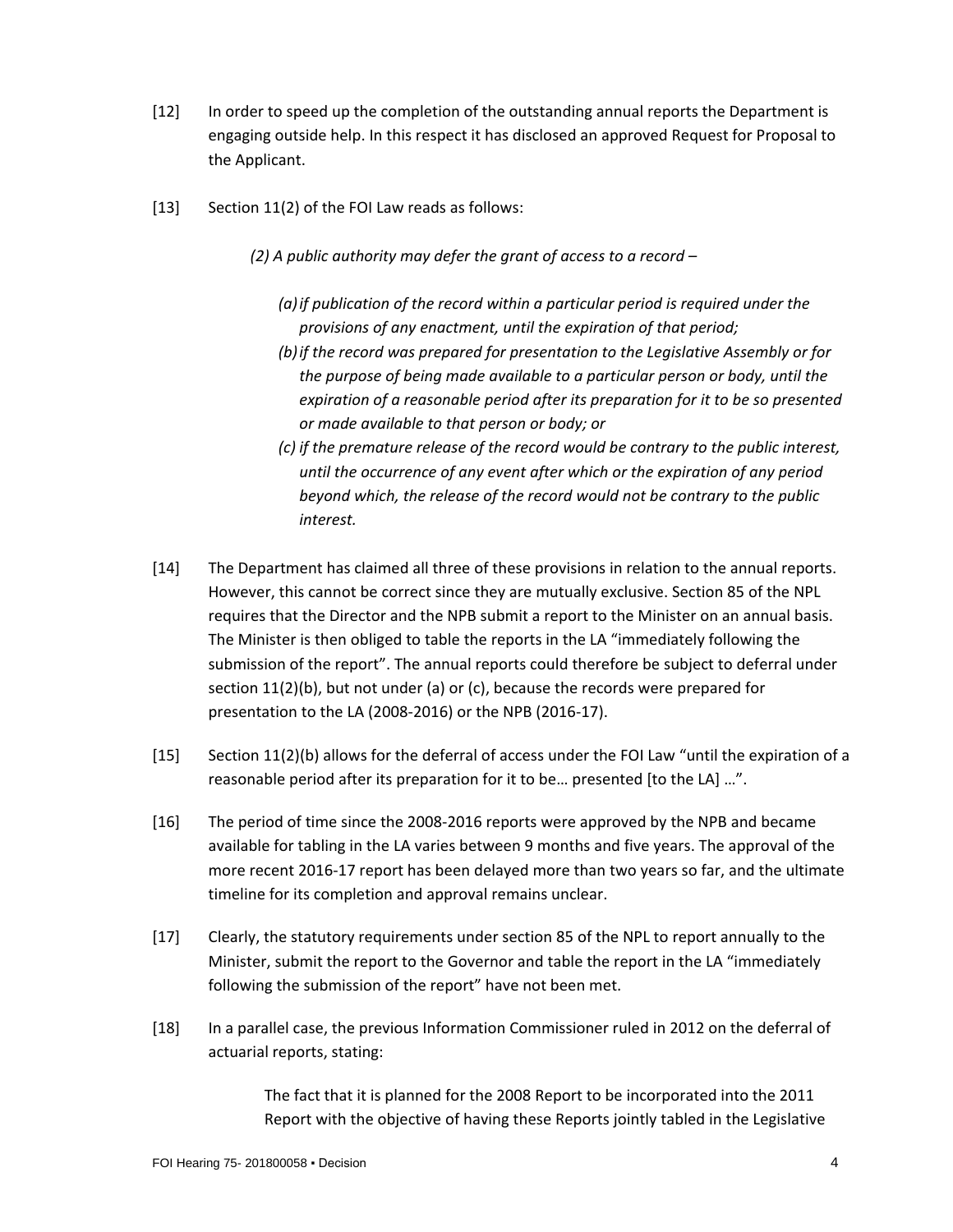Assembly [in the coming months] is irrelevant to the release of the 2008 Report, and cannot be used to justify a further deferral… [and] a reasonable period after its preparation for it to be ... presented ... has expired.  $2^2$  $2^2$ 

- [19] In comparison, section 44 of the Public Management and Finance Law grants two months after the end of the year for preparation of entities' annual reports, and a further three months to present them to the Cabinet.
- [20] On 25 November 2019 the Minister confirmed to the Finance Committee of the LA that the 2008 – 2016 annual reports have been prepared, and although they remain three years behind, they will be laid before the LA very soon. $3$
- [21] **Therefore, in accordance with section 43(5)(a), I find that a reasonable period of time to comply with the statutory requirement to present, approve and table the Department's annual reports that were requested has passed. The Department's deferral under section 11(2)(b) is therefore not applicable and the annual reports, including the draft 2016-17 annual report, must be disclosed.**
- [22] **Although the 2016-17 annual report remains in draft form, it nonetheless is a record to which the FOI Law applies, and must be disclosed in its current form. The Department must clearly identify it as a draft report when disclosing it.** 
	- **b. Whether compliance with the remaining documents in the request would constitute an unreasonable diversion of the Department's resources under section 9(c) of the FOI Law.**
- [23] Section 9 provides that a public authority is not required to comply with a request if one of the four listed conditions is met. In this instance, the Department invoked section 9(c) which states:
	- 9. A public authority is not required to comply with a request where
		- *(c) compliance with the request would unreasonably divert its resources;*
- [24] Section 9 is not an exemption. Because of its potential to stop the request outright, a claim under section 9 must be considered before any exemptions are taken into consideration, since it may annul the request altogether. $4$  Accordingly, the Department should have

*…*

<span id="page-4-0"></span><sup>&</sup>lt;sup>2</sup> [https://ombudsman.ky/images/pdf/decisions/FOI\\_Decision\\_20.pdf](https://ombudsman.ky/images/pdf/decisions/FOI_Decision_20.pdf)

<span id="page-4-1"></span> $3$  See: [https://www.youtube.com/watch?v=qA7VcO6hh\\_c&t=606s](https://nam04.safelinks.protection.outlook.com/?url=https%3A%2F%2Fwww.youtube.com%2Fwatch%3Fv%3DqA7VcO6hh_c%26t%3D606s&data=02%7C01%7Cjan.liebaers%40Ombudsman.ky%7C4d645d72d68f4dbd783808d798714365%7C64ddd3d2806844068a86e36349b87c41%7C0%7C0%7C637145484548891153&sdata=CzAbFRct2JpOC8FKkmMydVZ6oWjO15M4f2lraoZ1iZI%3D&reserved=0) at approx.. 10'37" to 11'02"

<span id="page-4-2"></span><sup>4</sup> [https://ombudsman.ky/images/pdf/decisions/Hearing\\_decision\\_67-201800197\\_FINAL.pdf](https://ombudsman.ky/images/pdf/decisions/Hearing_decision_67-201800197_FINAL.pdf)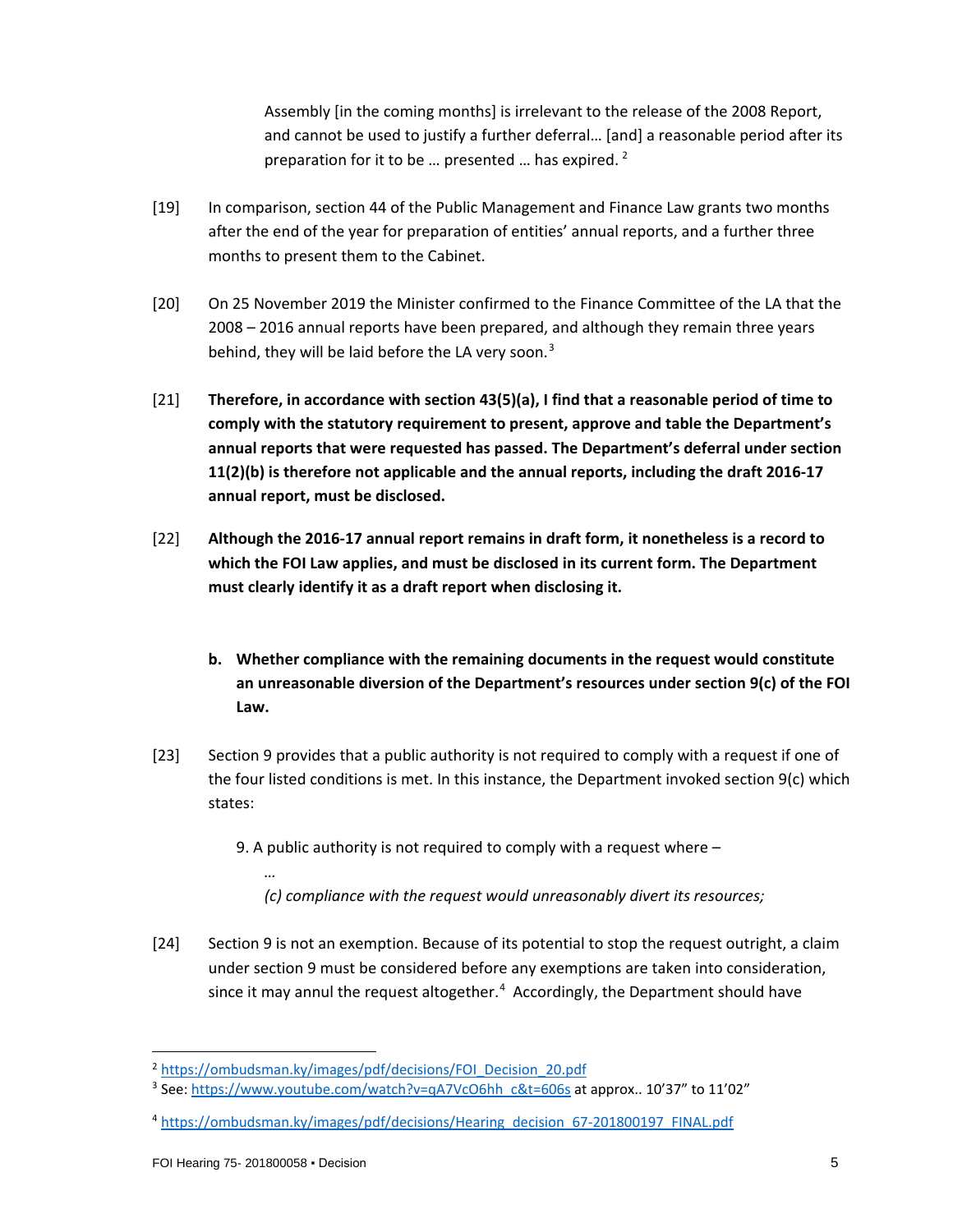identified its reliance on section 9 and informed the applicant early in the process of the claimed diversion of resources.

- [25] The Department justified its application of section 9(c) stating operational challenges such as the secondment of key personnel, and medical and maternity leave, which have left the Department's human resources stretched and overburdened, about which more below.
- [26] The Applicant expressed his concerns regarding the Department's position and asked that the following be considered during the hearing (his emphasis):

*To date, the pension regime is distrusted for good reason because Ministers, Ministries, Chief Officers and Superintendent of Pensions has [sic] miserably failed to ensure the pension regime is operated exclusively "...for the benefit of employees in the Islands.", indeed they are the only stakeholders in pension matters. All others involved in pensions, including the pension regulator, are well paid for services by employees/members.*

- [27] The Applicant believes the Department is not doing enough to inform and educate the general public about the pensions regime. The Department agreed and wrote that they would ensure that redacted records such as minutes are shared on its website, following legal advice and consultation of the NPB and the Multi-Employer Pension Plans.
- [28] Regulation 10 (1) prescribes that a public authority must take certain steps when it refuses access under section 9(c), namely:

*…the information manager shall send written communication to the applicant-*

*(a) explaining how the request is likely to unreasonably divert resources; and (b) inviting consultation with a view to narrowing the request.*

- [29] The Department's Information Manager and Director communicated with the Applicant, and asked the Applicant to narrow the request. However, he did not agree to do so.
- [30] Regulation 10(3) provides that a determination on unreasonable diversion of resources is made on a case by case basis, and lists the factors to be taken into consideration. These include the nature and size of the Department, the number, type and volume of requested records, and the work time involved in processing the request.

# **(i) Nature and size of the public authority**

The Department enforces the labour and pensions legislation applicable to the Cayman Islands' private sector. It deals with individual disputes regarding matters such as non-payment of vacation pay, labour complaints regarding severance pay

*…*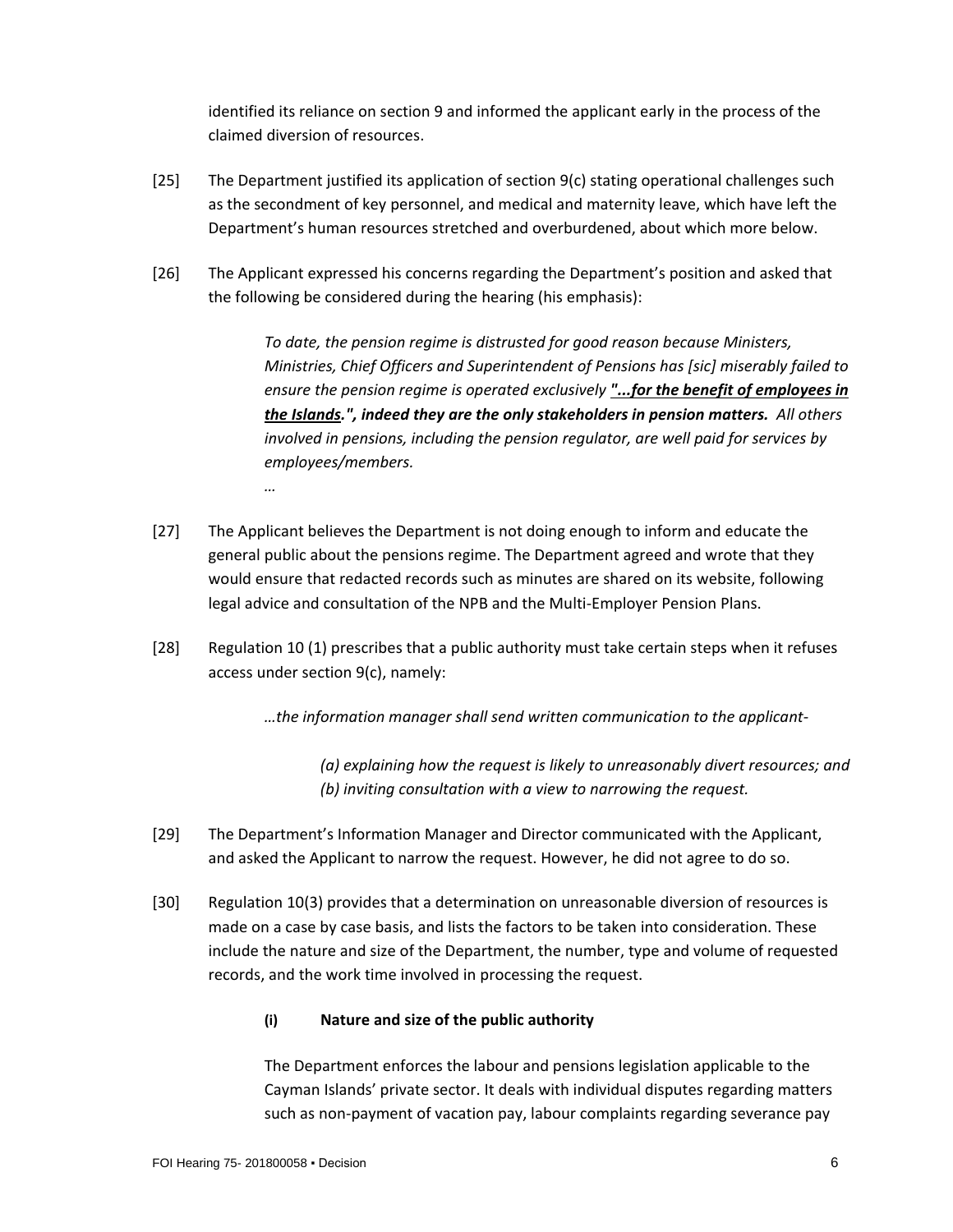and unfair dismissal. The Department refers unresolved complaints to the Labour Tribunal.

The Department states that it has a total of 23 staff positions. However, it currently has a vacancy rate of approximately 50%. About eight staff members are out of the office for various long-term reasons, and two positions are vacant. At the same time the Department's workload has doubled and, in some cases, tripled. It appears that the Department's existing human resources are significantly overextended, particularly in the light of additional challenges such as secondment opportunities, and staff on medical and maternity leave.

The Information Manager deals with FOI requests in addition to her other duties and is currently operating without a Deputy Information Manager.

### **(ii) Number, type, and volume of records falling within the request**

The request is for a very wide range of records. Apart from the meeting minutes, the Department has hundreds of containers in warehouse storage holding correspondence and memoranda dating back to 2006, many of which will be responsive to the Applicant's request.

The total extent of the records held in storage has not been provided. However, photos of the containers were submitted with the explanation that the Department is working with the National Archive to develop a plan to address records management concerns.

The Department also submits that there are possibly thousands of responsive administrative records, such as emails, on their computer drives. However, they were only able to locate 250 emails after conducting a narrowed keyword search under the specific subject of the Applicant's request. These emails only form the top of the iceberg, as they only cover the last year. It is estimated that there may be as many as 3,000 emails to be reviewed covering the period from 2006 to 2016.

#### **(iii) Work time involved in fully processing the request**

In the UK, the *Freedom of Information and Data Protection (Appropriate Limit and Fees) Regulations, 2004,* set an upper limit on the amount of time a public authority is expected to expend, above which it is allowed to charge a standard fee, before invoking an unreasonable diversion of resources. The upper limit for responding to a request in the UK is £600 in central government and £450 in local government. These amounts are calculated on the basis of an hourly rate of £25. Therefore, central government public authorities in the UK are expected to spend up to 24 hours, and local government entities up to 18 hours responding to an FOI request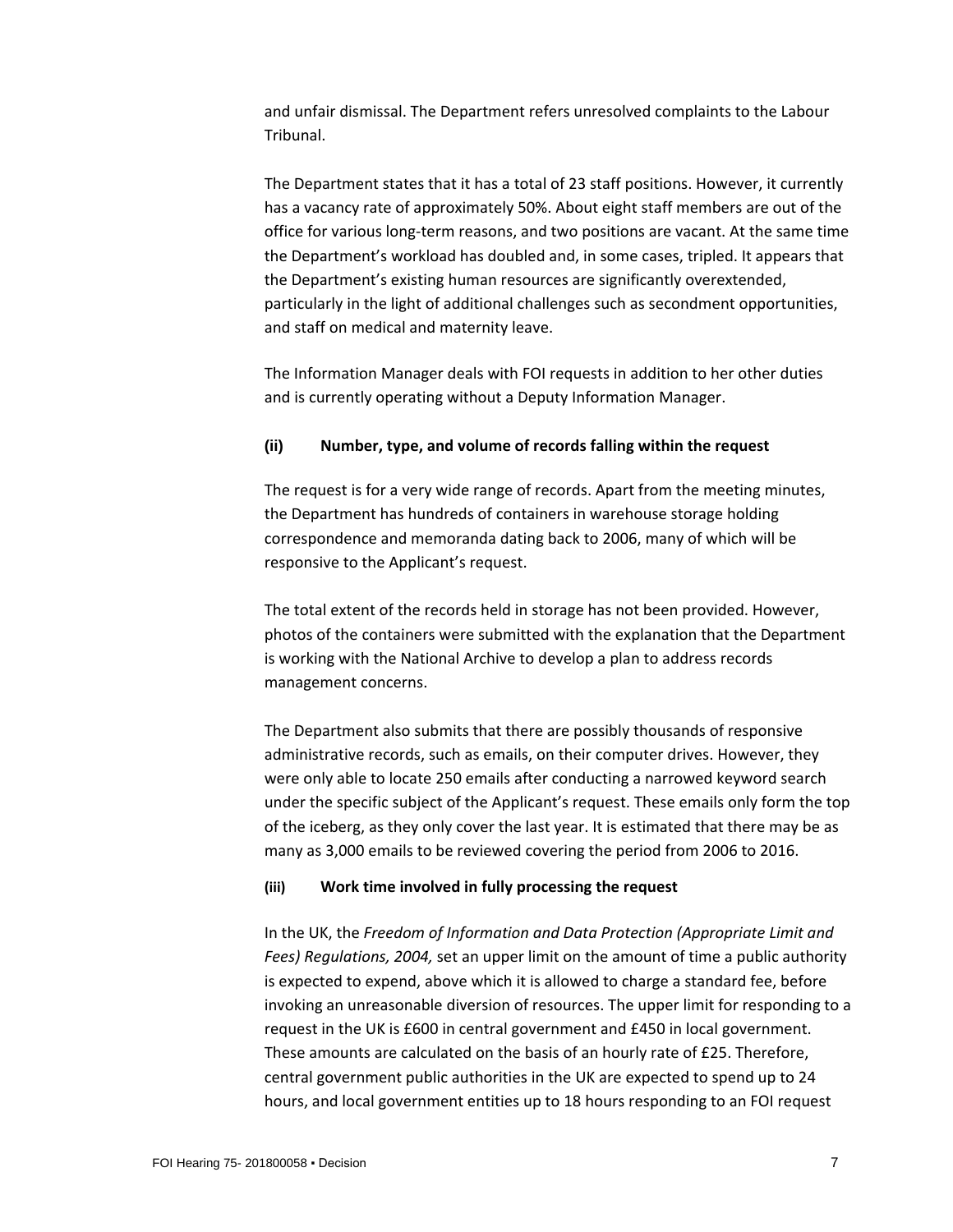before an unreasonable diversion of resources can be claimed. The UK legislation also allows for the aggregation of the costs of all related requests received within 60 working days from the same person, or from persons who appear to be working together.<sup>[5](#page-7-0)</sup>

The Department asserts that four staff members assisted with a review of records in response to the Applicant's request, between January and August 2019. According to the Department, this alone represents an estimated 388 hours costing approximately \$ 9,985 in staff time which has already been expended reviewing the responsive records, particularly the board minutes.

The Department outlined the following actions would still need to be completed before release:

- Legal advice from the Attorney General's Chambers;
- Consultation with the NPB; and,
- Consultation with third-party Multiple-Employer Pension Plan Administrators.

This process also involved a series of reviews by staff to ensure the accuracy and completeness of the responsive records. Members of staff worked weekdays as well as weekends to review and redact the records, but this process remains ongoing.

- [31] Although the Cayman Islands FOI Law does not specify an upper limit or require aggregation like the UK legislation, the latter can serve as a useful comparison. Given the wide scope of the request, and the high volume of likely responsive records, compounded by the lack of specificity of the request, and the Applicant's unwillingness to narrow down the request, I agree that the cost and resources required to respond to the request in full would be an unreasonable diversion of resources.
- [32] However, it is best practice for minutes and agendas of meetings of public sector boards, and any related background documents, to be published proactively, where necessary in a redacted form, so that it should not be necessary to make a request under the FOI Law for such records.
- [33] Contrary to what the Department suggests, reviewing documents for accuracy and completeness cannot be considered part of responding to an FOI request, as the quality of any records (particularly minutes of Board meetings) ought to be foremost on the mind of any public authority, whether or not such records are requested under the FOI Law.

<span id="page-7-0"></span><sup>5</sup> [http://www.legislation.gov.uk/uksi/2004/3244/pdfs/uksi\\_20043244\\_en.pdf](http://www.legislation.gov.uk/uksi/2004/3244/pdfs/uksi_20043244_en.pdf)